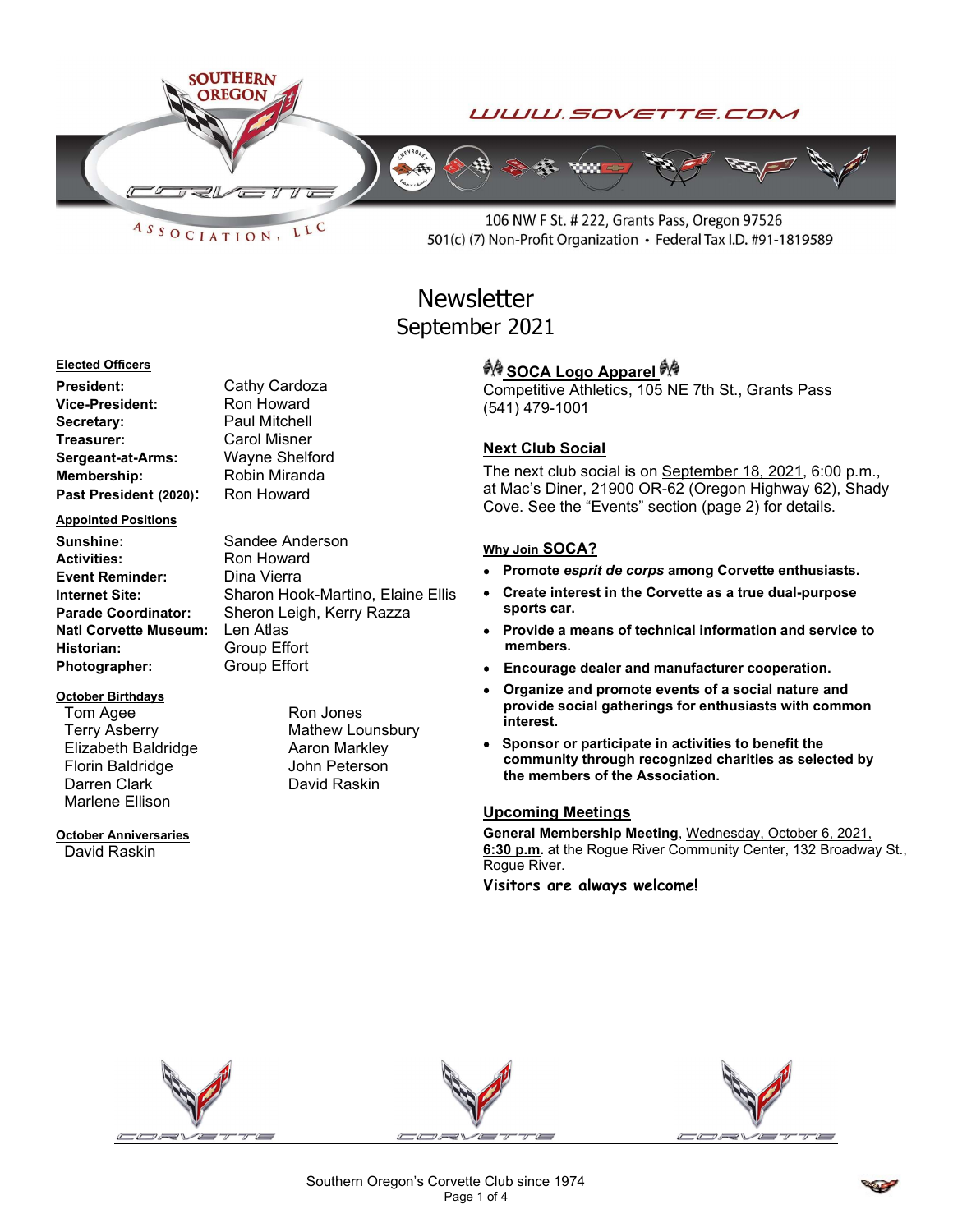| ASSOCIATION                                             | <b>SOUTHERN</b><br>WWW.SOVETTE.COM<br>106 NW F St. # 222, Grants Pass, Oregon 97526<br>LLC<br>501(c) (7) Non-Profit Organization • Federal Tax I.D. #91-1819589 |
|---------------------------------------------------------|-----------------------------------------------------------------------------------------------------------------------------------------------------------------|
| 2021 Southern Oregon Corvette Association (SOCA) Events |                                                                                                                                                                 |
| Club meeting (Wed.)                                     | $Oct$<br><u>Nov</u><br><u>Dec</u><br>3<br>6                                                                                                                     |
|                                                         | (All dates below are Saturdays, except as noted.                                                                                                                |
| <b>SEPTEMBER</b>                                        | The dates shown are tentative and subject to change or cancellation.)                                                                                           |
| Sigel Show & Shine                                      | 4 – SOCA Jim Sigel Automotive Show & Shine, Grants Pass, 9:00 a.m. to 2:00 p.m.                                                                                 |
| Show & Shine*                                           | 10 & 11 – "Corvettes on the Columbia" Show & Shine and event, Tri-Cities, Washington (Fri.-Sat.)                                                                |
| Social                                                  | 18 - Mac's Diner, 21900 OR-62 (Oregon Highway 62), Shady Cove, at 6:00 p.m.                                                                                     |
| <b>OCTOBER</b>                                          |                                                                                                                                                                 |
| Drive?                                                  |                                                                                                                                                                 |
| Social                                                  | 16 - Corvette Bar & Grill, 1831 NE 6th St, Grants Pass, at 6:00 p.m.                                                                                            |
| <b>NOVEMBER</b>                                         | (Daylight Savings Time ends November 7)                                                                                                                         |
| Drive?                                                  |                                                                                                                                                                 |
| Social                                                  | 20 - Medford area, location and time TBA                                                                                                                        |
| Thanksgiving                                            | 25 - Thanksgiving holiday (Thursday)                                                                                                                            |
| <b>DECEMBER</b>                                         |                                                                                                                                                                 |
| Parade                                                  | 4 - Grants Pass Christmas Parade, time TBA                                                                                                                      |
| Social<br>Non-SOCA event                                | 11 - Christmas Party, Grants Pass Golf Club                                                                                                                     |

For additional events, information, and links ... see the SOCA website "Events Page:" https://www.sovette.com/events

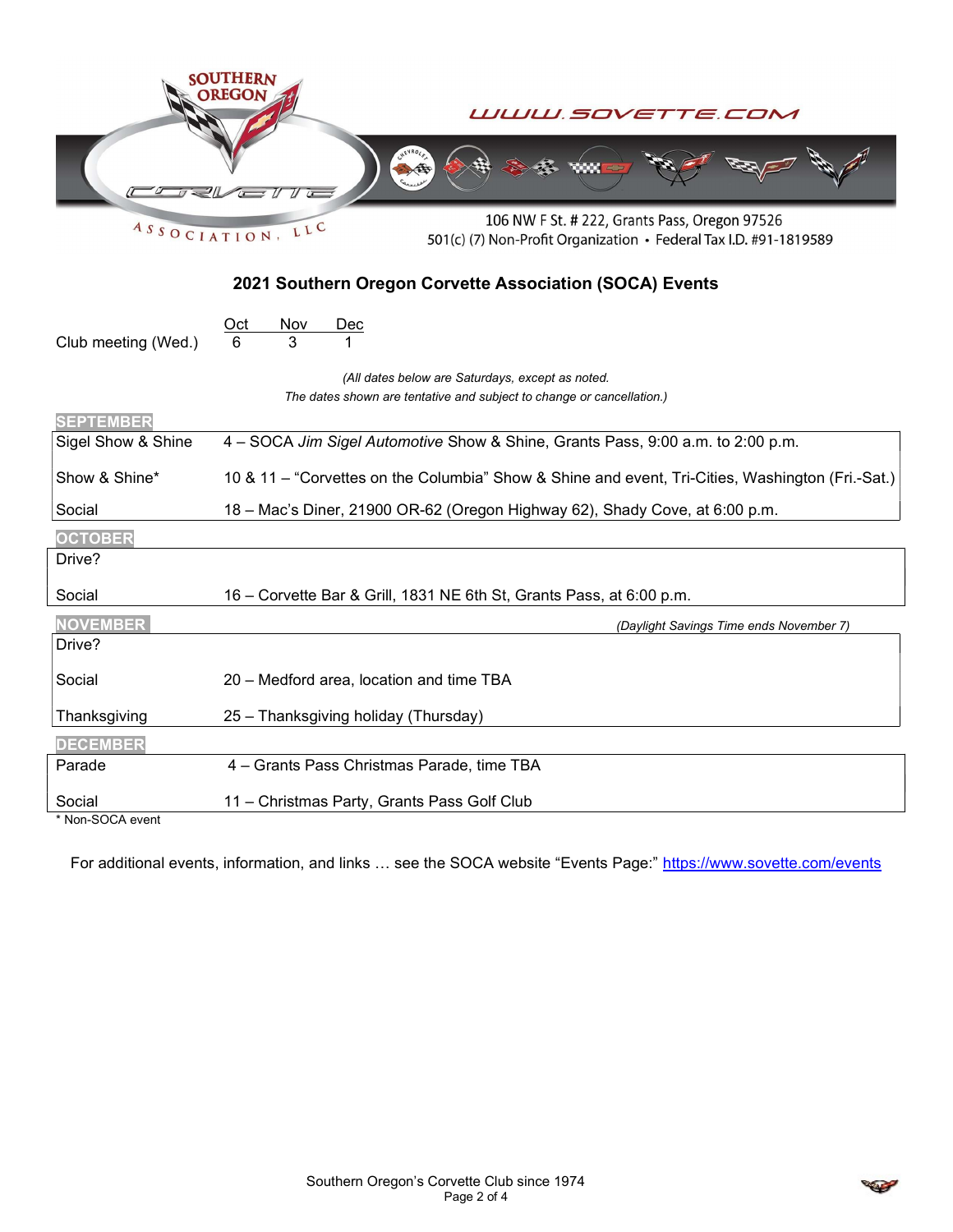





# Get Ready for Classic Car Show Season: What to Bring to a Car Show

Classic car shows are an American staple. In fact, millions of people attend at least one show per year. They're one of the most enjoyable ways to spend a summer afternoon, especially if you have a classic car of your own to showcase (bonus points for a Corvette, obviously).

However, even if you have been in the classic car world for years, packing for a show is always a little overwhelming. Not only are there a bunch of things to remember for your car, but there are also things you need to keep yourself happy and comfortable throughout the day.

To help you have a good time and make the most of any shows you attend this summer, we've created a checklist of everything you'll want to bring with you to a car show, whether you're bringing a Corvette or another classic model:

Things to Help Your Car Stand Out at a Car Show - Before we get to more of the basic things, there are the top things you can bring to draw in spectators and help your car stand out among the rest.

Awards From Previous Car Shows - Have you won any awards at previous car shows? Bring them! There's no need to be shy — car spectators love seeing all you've done with your car.

Car Information - Make sure you know all there is to know about your car's history and production background. Many car owners bring this information in a type of booklet or poster to display for spectators in case the spectators took some time to walk around, and you are not standing by your car to tell them.

Restoration Pictures - If your Corvette or classic car has been through some serious restoration, bring some transformation pictures to show. You spent a lot of time,